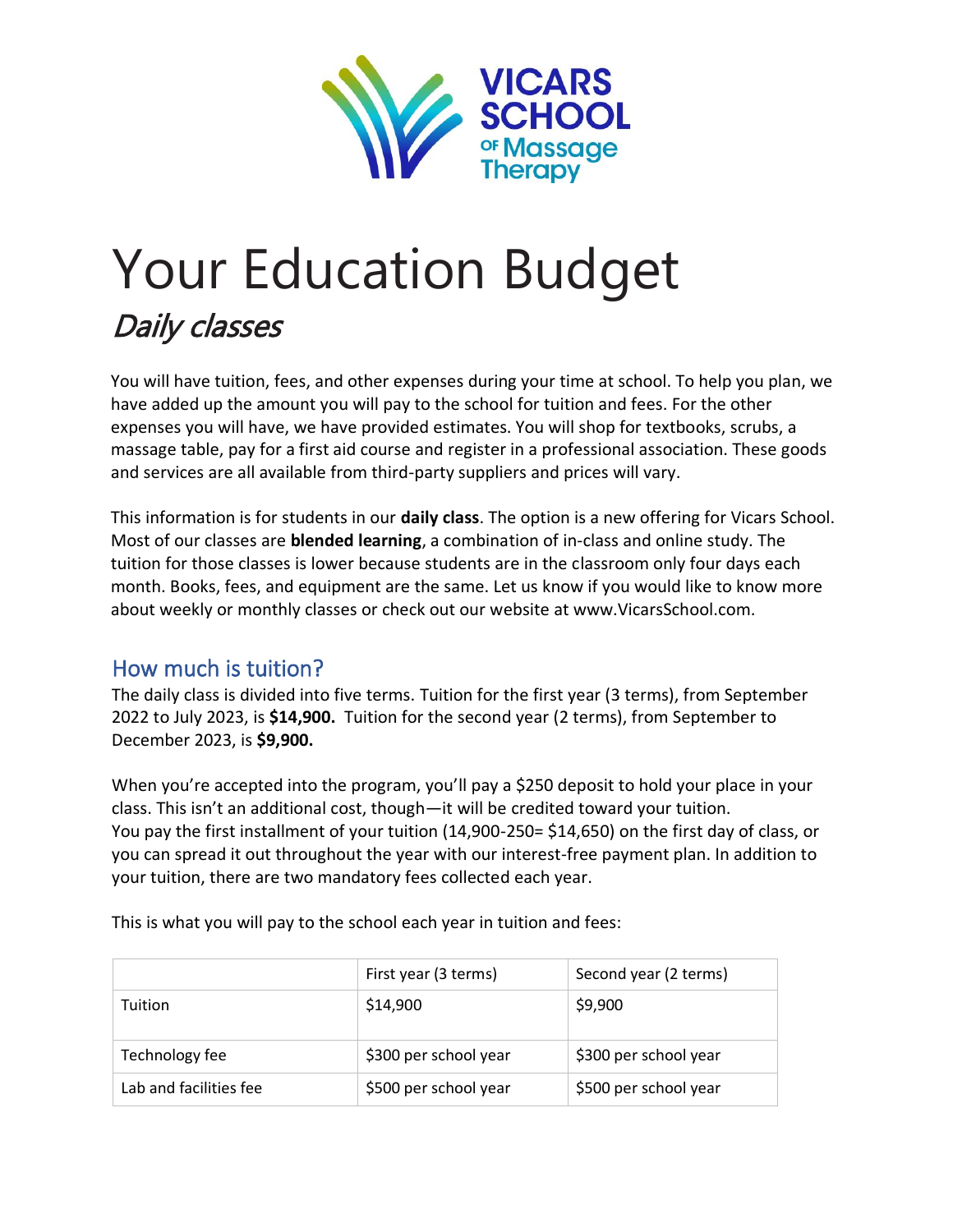| \$15,700<br>\$10,700<br><b>Total</b> |  |
|--------------------------------------|--|
|--------------------------------------|--|

These are the only education costs that you'll pay directly to the school. You'll shop for the rest of your school supplies elsewhere (we'll help point you in the right direction, don't worry!).

# Student loans and grants

Vicars School of Massage Therapy is a full-time licensed career college, so most of our students are eligible to apply for student loans and grants, as well as other sources of funding assistance. To learn more about provincial and federal student aid, please make an appointment with our admissions team by calling 780-491-0574, ext 1.

# Tuition payment plan

If you don't receive student aid, we have an interest-free, no-fee tuition payment plan available to all students. It breaks up your tuition into six payments, due at regular intervals throughout the program. This is the tuition payment schedule for daily students starting in September:

| Registration<br>Deposit | <b>First Year</b><br><b>First Day</b><br>of Class<br>September<br>2022 | January<br>2023 | April<br>2023 | Second Year<br>August<br>2023 | Final<br>Instalment<br>November<br>2023 | Total    |
|-------------------------|------------------------------------------------------------------------|-----------------|---------------|-------------------------------|-----------------------------------------|----------|
| \$250                   | \$7,200                                                                | \$3,725         | \$3,725       | \$7,400                       | \$2,500                                 | \$24,800 |

## Textbooks, supplies, and other expenses

In addition to the tuition and fees that you pay directly to the school, you will need to plan for the cost of textbooks, massage supplies, and other educational expenses into your budget. We have created this list of approximate costs to help you budget. These are also the amounts that Student Aid will use when they're considering your application for loans or grants. Textbook costs are estimated based on the Canadian suppliers' list price and are subject to change.